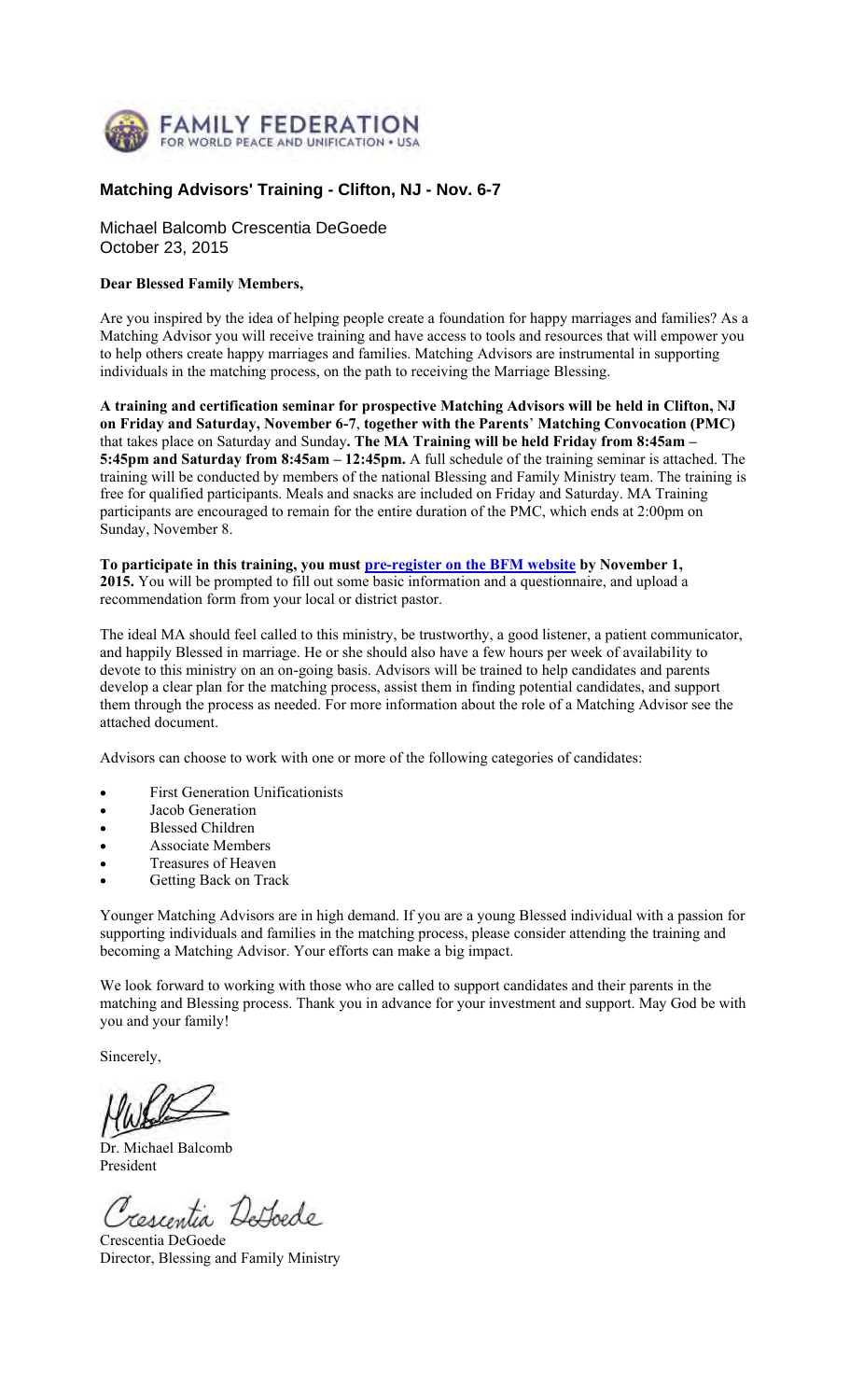## **MATCHING ADVISORS' TRAINING**

*Creating a Legacy of Love*  Clifton, NJ

### **FRIDAY, NOVEMBER 6**

|          | $\frac{1 \text{ m} \text{m} \text{m}}{1 \text{ m} \text{m} \text{m} \text{m} \text{m}}$                                                                                                                                                                                                    |
|----------|--------------------------------------------------------------------------------------------------------------------------------------------------------------------------------------------------------------------------------------------------------------------------------------------|
| AM       |                                                                                                                                                                                                                                                                                            |
| $8:00-$  | Registration & Light Breakfast                                                                                                                                                                                                                                                             |
| $8:45-$  | <b>SESSION I: Introduction to the Matching Process</b><br>Role of the Matching Advisor-What it Is, What it Isn't<br><b>Important Policies</b><br>п<br><b>Outline of the Matching Process</b><br>٠<br>$Q$ & A, Discussion                                                                   |
| $10:00-$ | <b>Break</b>                                                                                                                                                                                                                                                                               |
| 10:30-   | <b>SESSION II: The Nitty Gritty of the Matching Process</b><br><b>Preparation Stage</b><br>п<br>Finding a Candidate<br>п<br><b>Introduction Phase</b><br>٠<br><b>Communication Phase</b><br>٠<br><b>Commitment Ceremony</b><br>ш<br>Preparing for the Blessing<br>٠<br>$Q$ & A, Discussion |
| PM       |                                                                                                                                                                                                                                                                                            |
| $12:00-$ | Lunch                                                                                                                                                                                                                                                                                      |
| $1:30-$  | <b>SESSION III: The Role of Matching Advisors for Families</b><br>What to Expect During Each Stage of the Process<br>Е<br>Using the Family Matching Plan Worksheet<br>п<br>Supporting Candidates Who Joined With their Parents<br>п<br>$Q$ & A, Discussion                                 |
| $2:30-$  | <b>Break</b>                                                                                                                                                                                                                                                                               |
| $3:00-$  | <b>SESSION IV: The Role of Matching Advisors for 1st Generation</b><br>What to Expect During Each Stage of the Process<br>The USA Matching Committee<br>п<br>Using the Personal Matching Plan for Unificationists<br>п<br>Change of Blood Lineage<br>п<br>Q & A, Discussion                |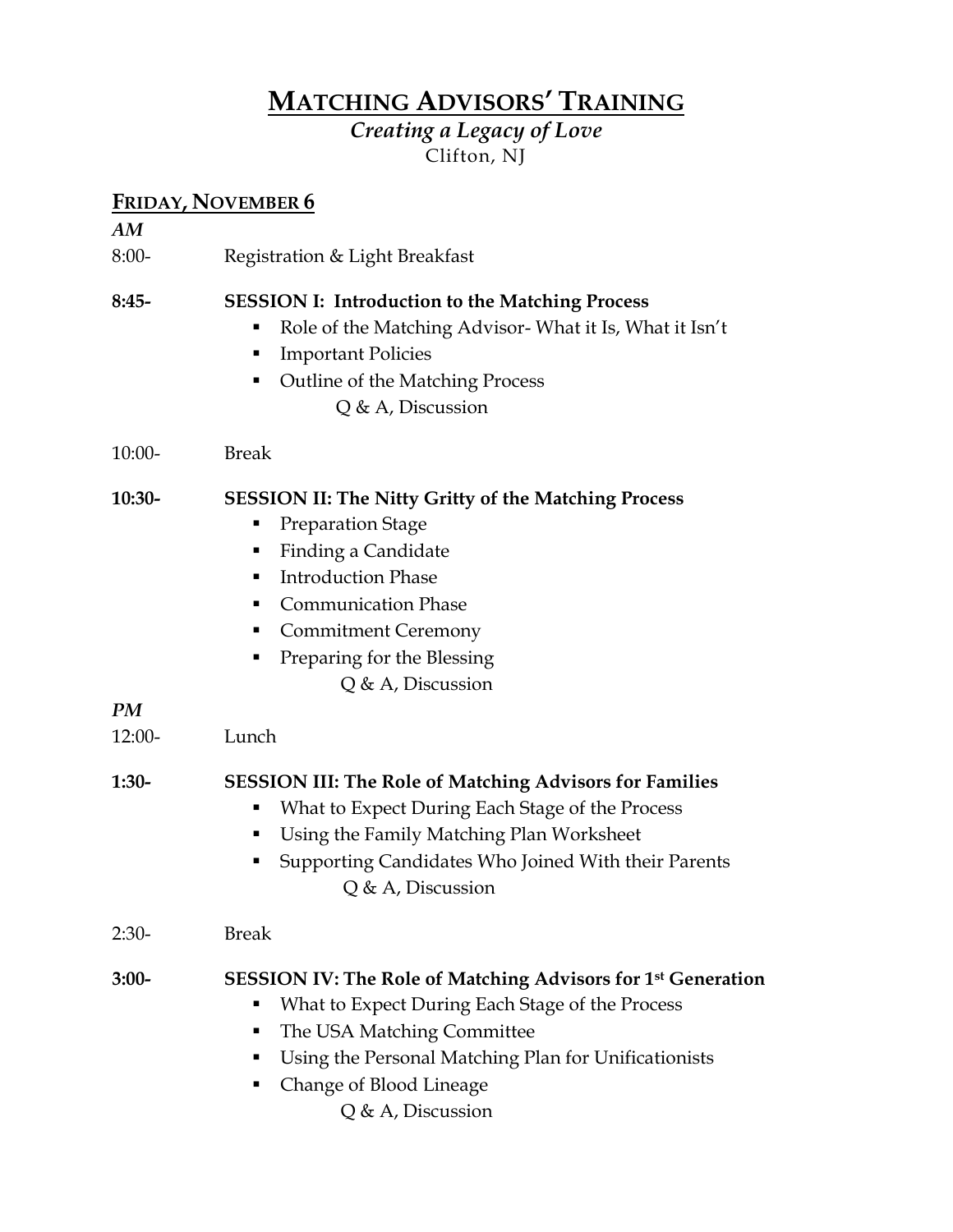4:00- Break

#### **4:30- SESSION V: Tools and Resources to Assist the Matching Process**

- **BFM Website**
- **The Online Matching System for First Generation**
- Matchbook
- **International for BCs**
- Virtual Matching Webinars
- PMCs
- Q & A, Discussion

#### **SATURDAY, NOVEMBER 7**

*AM*

8:00- Breakfast

#### **8:45- SESSION VI: Matching Advisor Support and Getting Started**

- MA Coordinators and Support
- Get Access to Key Websites
- On-going Training and Networking
- Find Your Calling
- 10:15- Break
- **10:45 Matching Advisor Support Continued and Q&A**
- 12:45 Lunch